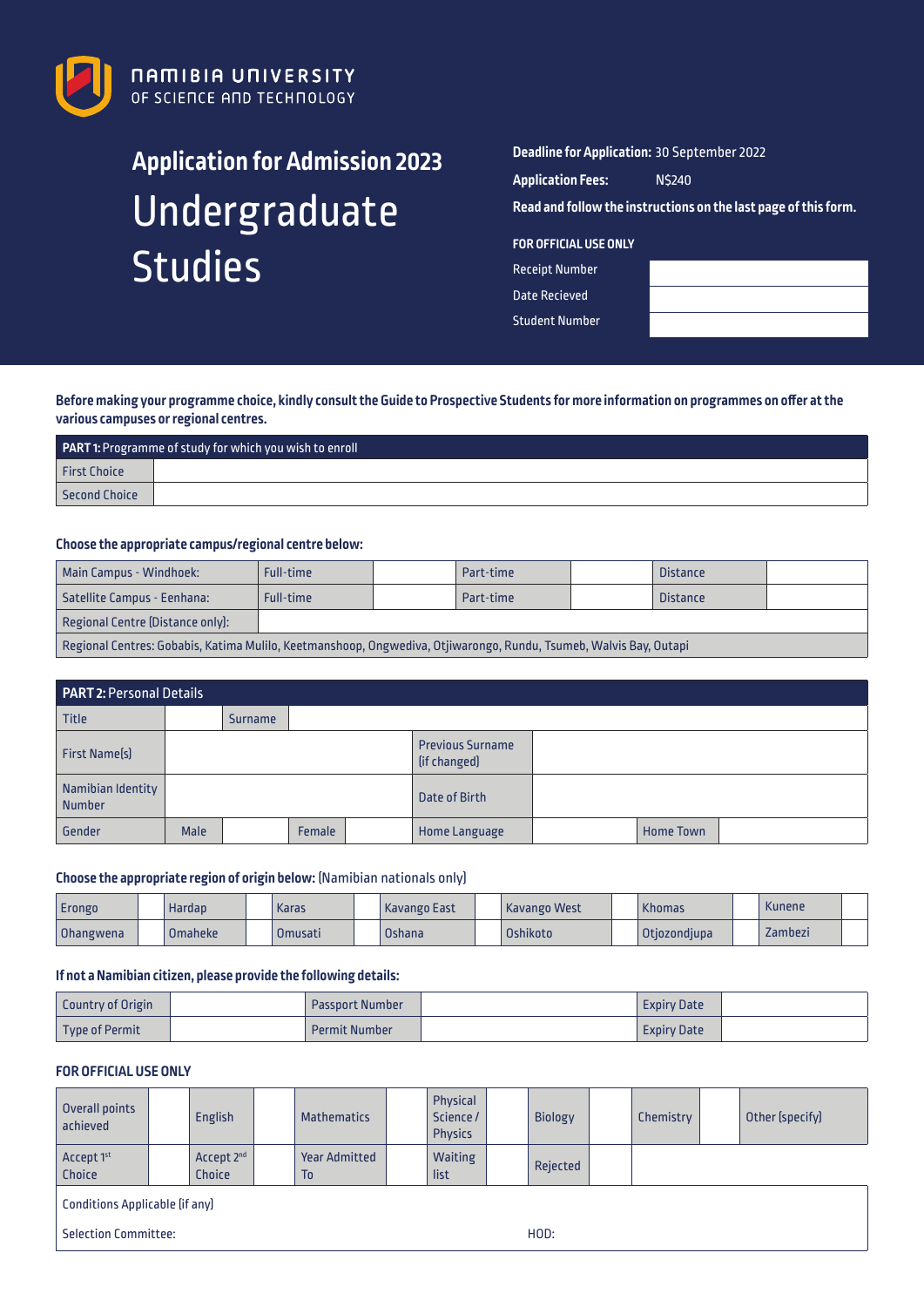| <b>PART 3: Contact Details</b> |                                                                                                          |  |               |  |  |  |  |
|--------------------------------|----------------------------------------------------------------------------------------------------------|--|---------------|--|--|--|--|
| <b>Postal Address</b>          |                                                                                                          |  |               |  |  |  |  |
| Country                        |                                                                                                          |  |               |  |  |  |  |
| <b>Email Address</b>           | Very Important Note: All correspondence will be via email. Kindly provide us with a valid email address. |  |               |  |  |  |  |
| Telephone (home)               | Telephone [work]                                                                                         |  | <b>Mobile</b> |  |  |  |  |

## **Parent / Guardian Contact Details** *(This information is required in the case of an emergency)*

| <b>Full name and Surname</b> |                  |               |  |
|------------------------------|------------------|---------------|--|
| <b>Postal Address</b>        | Town             | Country       |  |
| Home (Street) Address        |                  |               |  |
| Telephone (home)             | Telephone (work) | <b>Mobile</b> |  |

| <b>PART 4: Payment Details</b>                       |  |  |  |  |  |
|------------------------------------------------------|--|--|--|--|--|
| Name of Person / Institution responsible for Payment |  |  |  |  |  |
| <b>Postal Address</b>                                |  |  |  |  |  |
| <b>Email Address</b>                                 |  |  |  |  |  |
| <b>Telephone</b>                                     |  |  |  |  |  |

#### **PART 5:** Physical Challenges NUST strives to create opportunities for people with disabilities. In many instances we have not yet eliminated all the barriers, it would therefore be helpful for us to know in advance whether or not you have any special needs so that we can work together to achieve equal access to the programme. Please supply us with the following information. Indicate whether you are physically challenged If your answer is "yes" tick (√) the appropriate challenge you are experiencing. Yes No Visually impaired (blind) Wheelchair bound Visually impaired (partially blind – find it difficult to read printed text. Cannot study through reading. Need help in the form of audio cassettes, enlarged print) Muscular / skeletal / joint / limb deficiencies / diseases such as polio or muscular dystrophy

**State any other challenge you might experience and assistance that you might need:**

Hearing impaired **Diabetes Diabetes** 

| <b>PART 6:</b> Specially Designated for Ethnic Minorities                                                                                                                                                                                                 |                   |                                                 |  |     |                        |  |  |  |  |  |
|-----------------------------------------------------------------------------------------------------------------------------------------------------------------------------------------------------------------------------------------------------------|-------------------|-------------------------------------------------|--|-----|------------------------|--|--|--|--|--|
| Are you a member of the following ethnic minorities? Please tick $[V]$<br>If your answer is "yes" attach hereto your full birth certificate and a sworn<br>declaration by your Regional Councilor or Headman confirming your ethnic<br>group of origin.   | Ovazemba/Ovahimba |                                                 |  | San |                        |  |  |  |  |  |
|                                                                                                                                                                                                                                                           |                   |                                                 |  |     |                        |  |  |  |  |  |
| <b>PART 7: Educational Particulars</b>                                                                                                                                                                                                                    |                   |                                                 |  |     |                        |  |  |  |  |  |
| Secondary Education Details: Please enclose certified copy of your final Grade 12 results. Current Grade 12 learners should attach their<br>latest school results. It is of utmost importance that you provide us with your Grade 12 examination details. |                   |                                                 |  |     |                        |  |  |  |  |  |
| Name of Last School<br><b>Attended / Current School</b>                                                                                                                                                                                                   |                   |                                                 |  |     |                        |  |  |  |  |  |
| <b>Examination Authority</b>                                                                                                                                                                                                                              |                   | Grade 12<br><b>Examination</b><br><b>Number</b> |  |     | Year of<br>Examination |  |  |  |  |  |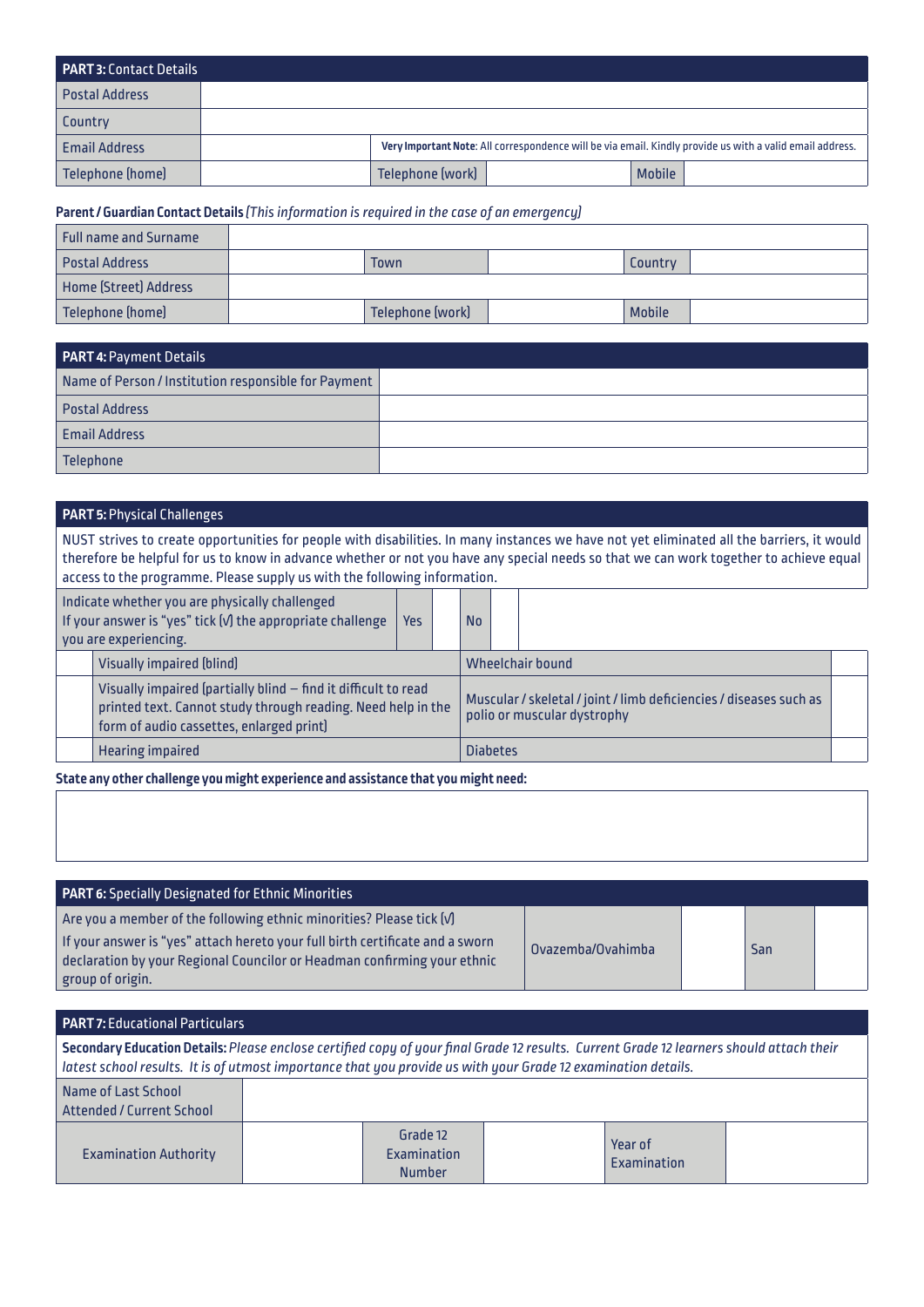| Tertiary Education Details: (Please enclose original transcripts and certified copies of certificates, diplomas etc.) |      |      |                                               |  |  |  |  |
|-----------------------------------------------------------------------------------------------------------------------|------|------|-----------------------------------------------|--|--|--|--|
| Name of Institution                                                                                                   |      | Year |                                               |  |  |  |  |
|                                                                                                                       | from | to   | <b>Qualification Obtained or Enrolled for</b> |  |  |  |  |
|                                                                                                                       |      |      |                                               |  |  |  |  |
|                                                                                                                       |      |      |                                               |  |  |  |  |
|                                                                                                                       |      |      |                                               |  |  |  |  |
|                                                                                                                       |      |      |                                               |  |  |  |  |

| <b>PART 8: General Information</b>                            |  |                         |  |          |  |           |  |
|---------------------------------------------------------------|--|-------------------------|--|----------|--|-----------|--|
| Name of<br><b>Employer</b>                                    |  | <b>Telephone Number</b> |  |          |  |           |  |
| Postal<br>Address                                             |  |                         |  |          |  |           |  |
| Do you have access to the following:<br>[State "Yes" or "No"] |  | Computer                |  | Internet |  | Cellphone |  |

#### **PART 9: Declaration and Undertaking by Applicant**

I/we, the undersigned hereby declare:

To the best of my knowledge and belief the information furnished in this application is true and correct and that if it be found to be false and misleading in any respect, this application may be invalidated and the applicant's registration terminated;

That I/we will accept liability for any damage to NUST property caused by me and indemnify NUST against any loss or damage howsoever caused in respect of property left at NUST by the applicant. I/we also indemnify NUST against any claim whatsoever for damages howsoever caused or arising which the applicant may sustain whilst registered as a students at NUST, acknowledging the Applicant's participation in any sporting or other activity at NUST or conveyance of the applicant in any NUST vehicle, shall be at the Applicant's sole and absolute risk. This indemnity shall be binding on the Applicant's Executors and Heirs;

That I/we acknowledge that a Specified Minimum Deposit is required before or on the date of registration each semester. The balance on the account is then payable monthly as per dates specified in the Yearbook Fees section;

That a statement signed by the Bursar or his/her delegate shall represent the amount owing to NUST by me/us, and further that in the event of such amount being handed over for collection, I/we shall pay all legal charges incurred on the attorney and client scale;

That I/we shall pay all interest on all overdue fees, and disbursements at a rate of 15% per annum compounded monthly and calculated from the first day of each month following the date by which final payment of all fees and disbursements must have been made;

That I/we shall abide by all regulations of NUST – and further that the applicants shall, if accepted, be under the disciplinary control of NUST as from the date on which he/she takes up residence at NUST or the day on which he/she commences studies or attends an orientation week or registers as a student, whichever is earliest, until NUST accepts a notice of withdrawal from me/us or the applicant fails to renew his/her registration on the due date;

That I/we accept that NUST keeps documents, including this Declaration and Agreement, electronically and distributes them as such. NUST shall at all times be entitled to utilize such documentation in electronic format for whatever purpose required and I/We agree that the electronically generated documents shall replace the originals signed by me;

That although NUST does not take any responsibility for informing parents or guardian or major fee contributor of disciplinary action against a student (whether pending or finalized), academic performance or any other matters relating to the student, NUST may in its discretion report to the parents or guardian or major fee contributor such breaches of the rules by the applicant as NUST deems necessary and further to report on any matter concerning progress, conduct, well-being or health of the applicant, and further that NUST may take all such steps as it considers reasonable in the event of the applicant becoming ill or requiring medical attention without NUST undertaking any legal obligation to do so.

Signature of Applicant:  $\begin{array}{ccc} \vert & \vert & \vert & \vert & \vert \end{array}$ 

| ate: |  |  |  | v |  |  |  |  |
|------|--|--|--|---|--|--|--|--|
|------|--|--|--|---|--|--|--|--|

I agree and consent to the above declaration, undertakings, waiver and indemnity by the applicant. I consent to the applicant signing the registration forms if admitted. I hold myself jointly and severally liable with the applicant as co-debtor for all amounts due by the applicant to NUST until I notify NUST in writing to the contrary in which event such notification shall take effect only from the beginning of the following academic year. I irrevocably undertake that I shall not, in any capacity, hold NUST liable for any damage or loss which the applicant or any person may suffer under any of the circumstances set out in the applicants' declaration.

Signature of Legal Guardian:  $\begin{bmatrix} \Box \ \Box \ \Box \ \end{bmatrix}$  D  $\begin{bmatrix} \Box \ \Box \ \end{bmatrix}$  M  $\begin{bmatrix} \Box \ \Box \ \end{bmatrix}$  M  $\begin{bmatrix} \Box \ \Box \ \end{bmatrix}$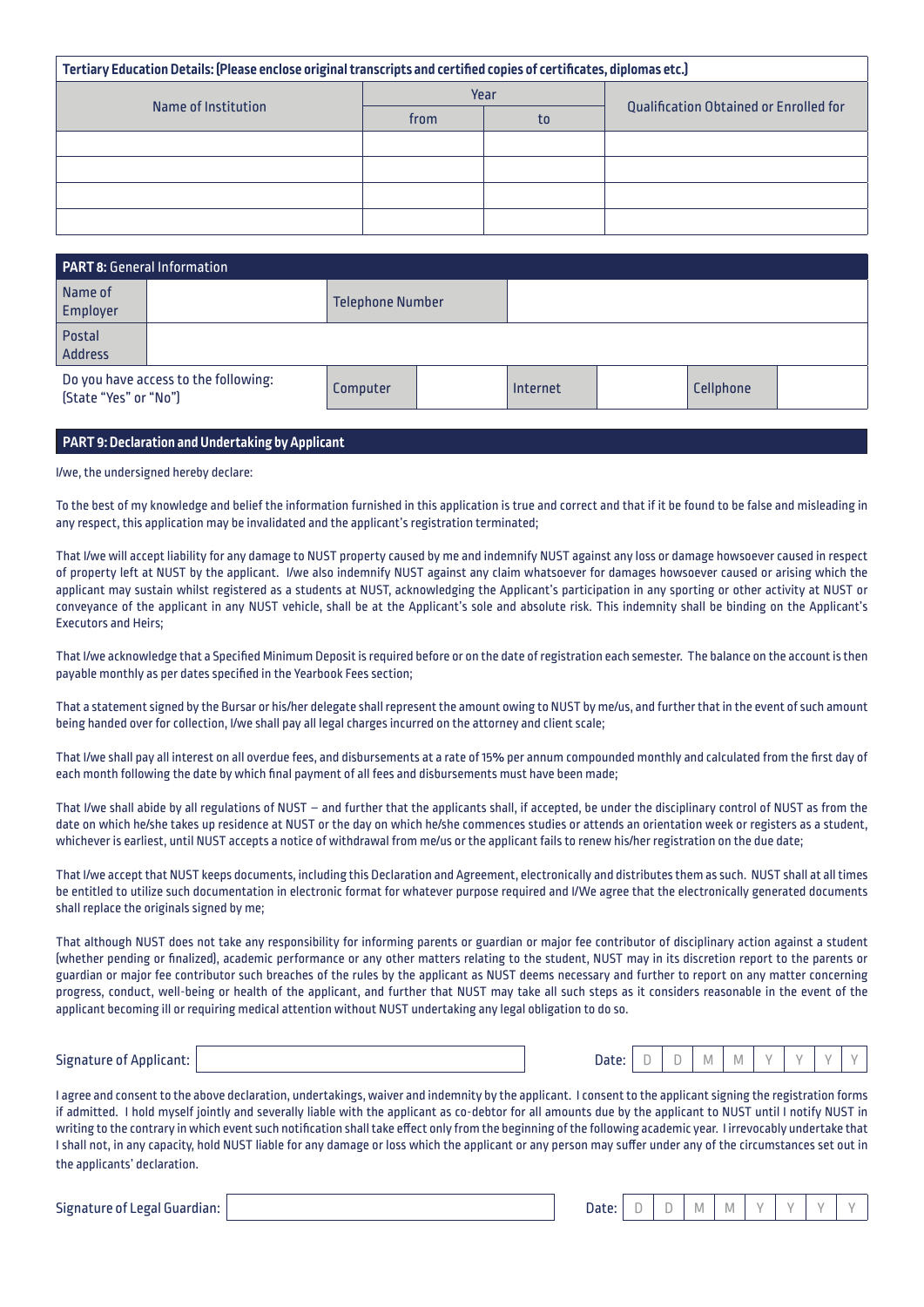#### **Instructions for the Completion of the Form**

- 1. This application is not binding on the applicant or NUST. Complete the form in BLOCK LETTERS in black ink. Refer to the Prospectus 2022 when completing this form. Where a choice is given, mark only the appropriate answer with a tick (√).
- 2. The closing date for applications is **31 August 2022**. **No late applications will be considered**.
- 3. An application fee of N\$240 must accompany this application. Please do not send cash when posted. Payments can be made by bank deposits. Please enclose your **ORIGINAL deposit slip** with this application. Our banking details: First National Bank, Account Number: 55500126319, Corporate Branch Windhoek, Branch code 281872. POSTAL ORDERS are not accepted as payment.

# 4. **Apply online at www.nust.na for free!**

- 5. This application must be accompanied by certified copies of **identity document, relevant academic certificates and reference letter(s) from employer(s).**
- 6. NUST will not be held responsible for the loss of any original document(s). All certified documents will be used for filing purposes. No copies will be returned to the applicant.
- 7. Candidates with Non-Namibian Qualifications must have these qualifications evaluated by the Namibia Qualifications Authority. A copy of the evaluation, together with the relevant documents, must be attached to the application form.
- 8. For admission purposes you will be expected to write a Mathematics (Basic Numeracy) and English Proficiency entrance test. Applicants are expected to write the tests on any day from 22 September 2022 (13h00), 23 September 2021 (13h00) or 24 September 2021 (09h00) **without a written invitation / notice from the institution**. Venue: Main Campus (Windhoek) - Engineering Basement, Eenhana Satelite Campus or Regional Centres.
- 9. Forms must be submitted to: BY MAIL: The Office of the Registrar, The Admissions Department, Private Bag 13388, Windhoek, Namibia, PERSONAL: The Student Administrative Service Centre, Frontdesk, 13 Jackson Kaujeua Street, Windhoek or all NUST Regional Centres.
- 10. All information will be treated as confidential.

| Application form: All parts of the application has been<br>completed                                   |                                                                | A original official translation of the foreign qualification - if in<br>foreign language other than English |  |
|--------------------------------------------------------------------------------------------------------|----------------------------------------------------------------|-------------------------------------------------------------------------------------------------------------|--|
| Application Fee: Proof of payment is attached e.g. bank<br>deposit slip                                | A certified copy of the Namibian Qualification Authority (NQA) |                                                                                                             |  |
| A certified copy of latest school results e.g. August results,<br>Namibia Senior Secondary Certificate |                                                                | evaluation of foreign qualifications (if qualification is obtained in<br>another country other than SADC    |  |
| A certified copy of all tertiary qualification(s) and academic<br>record                               |                                                                | A certified copy of ID document (Namibian Citizens) or Passport<br>[foreign students]                       |  |
| An original letter from Employer(s)                                                                    |                                                                | A certified copy of marriage certificate (where applicable) or<br>divorce order (where applicable)          |  |

## **CHECK LIST: Items that must be submitted before your application will be processed.** *Please tick (√)*